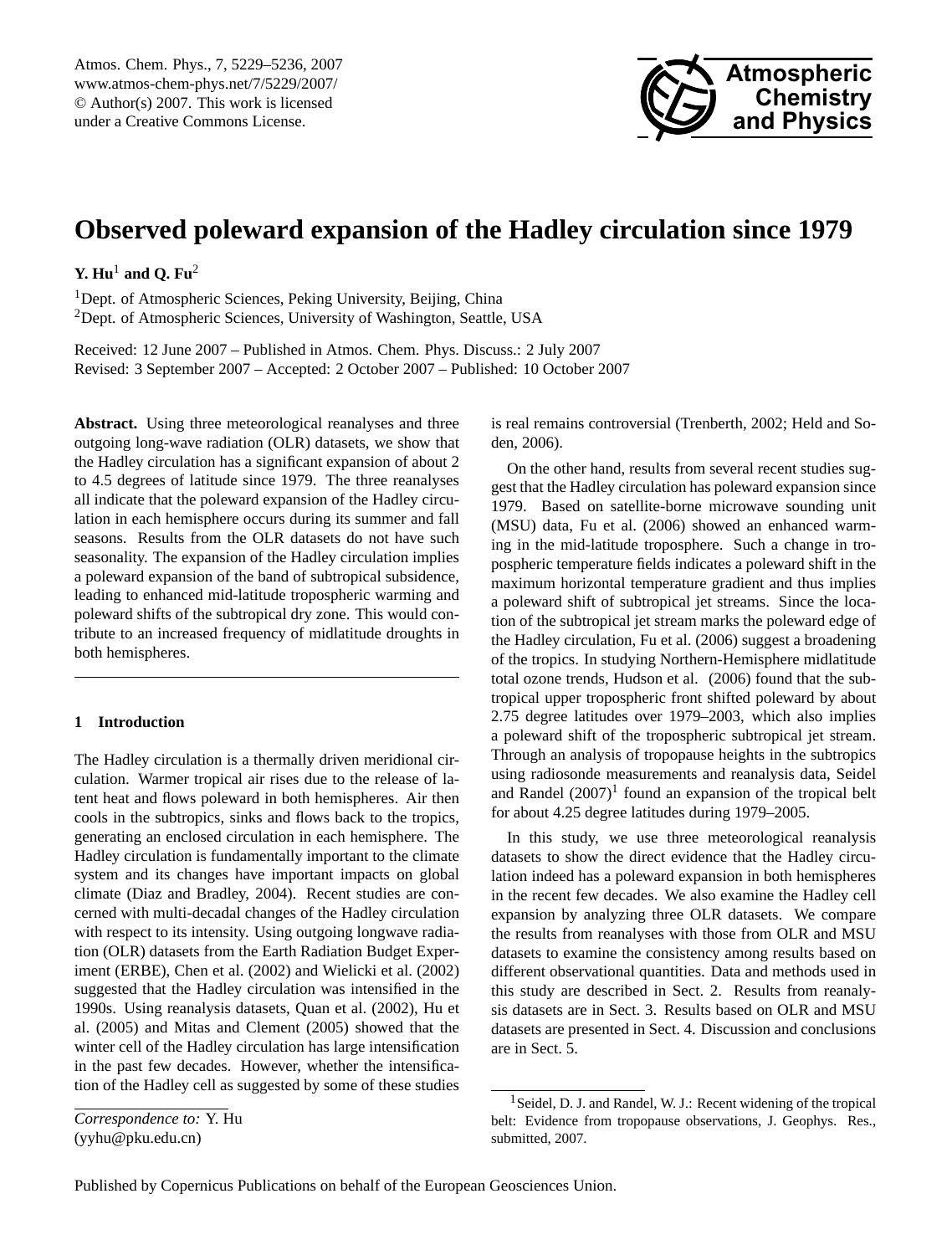

**Fig. 1.** Time evolution of zonal mean meridional mass streamfunction (MMS) at 500 hPa in NH for September-November (SON) from three reanalyses. The unit of MMS is  $1.0 \times 10^{10}$  kg s<sup>-1</sup> and the color interval is  $2.0 \times 10^{10}$  kg s<sup>-1</sup>.

### **2 Data and methods**

The three reanalysis datasets used in this study are from the European Centre for Medium-Range Weather Forecasts (Uppala et al., 2005), the National Center for Environmental Prediction/National Center for Atmospheric Research (Kalnay et al., 1996) and the National Center for Environmental

Prediction/Department of Energy (Kanamitsu et al., 2002). For simplicity, they are denoted by ERA40, NCEP/NCAR, and NCEP/DOE, respectively. The ERA40 reanalysis used here is from January 1979 to August 2002 (24 years), and NCEP/NCAR and NCEP/DOE reanalyses are from January 1979 to December 2005 (27 years). In the analyses of these three datasets, we use the mean meridional mass stream-function (MMS) to characterize the Hadley circulation. MMS is obtained by vertically integrating monthly meridional winds in the conventional way (Holton, 1994). Clockwise circulation (the northern cell) is defined as positive, and anti-clockwise circulation (the southern cell) is defined as negative. The locations of poleward edges of the Hadley circulation are identified as the latitudes where MMS equals 0 kg s−<sup>1</sup> , which are obtained using linear interpolation. Poleward expansion since 1979 is estimated by calculating linear trends of the edge latitudes. The total expansion of the Hadley circulation is then obtained from the summation of the trends in these edge latitudes in Northern Hemisphere (NH) and Southern Hemisphere (SH).

The three OLR records used here are the High-Resolution Infrared Radiation Sounder (HIRS) Pathfinder dataset (Mehta and Susskind, 1999), the International Satellite Cloud Climatology Project (ISCCP) version FD dataset (Zhang et al., 2004), and the Global Energy and Water Cycle Experiment (GEWEX) Radiative Flux Assessment (RFA) dataset (Stackhouse, 2004). The periods are from December 1979 to August 2003 for HIRS (24 years) and from December 1983 to November 2004 for the ISCCP and GEWEX datasets (21 years). Although the most reliable long-term OLR record is from the active cavity broadband non-scanner wide field of view instruments on the Earth Radiation Budget Satellite (ERBS) (Wong et al., 2006), we did not use this dataset because of its low horizontal resolution. However, it is shown that the observed decadal changes in the HIRS Pathfinder OLR and the ISCCP FD record are similar to the OLR changes from ERBS (Wong et al., 2006). The subsidence regions associated with the Hadley circulation, due to their dry troposphere and lack of high clouds, can be identified as the region with high OLR. For the OLR records the locations of the poleward edges of the Hadley circulation are defined as the most poleward latitudes where the zonal-mean OLR equals  $250 \,\mathrm{W\,m^{-2}}$ . In this study all variables are analyzed in terms of zonally averaged values.

#### **3 Poleward expansion in reanalyses**

Figure 1 shows the MMS latitude-time plots on the 500 hPa pressure surface for September-November (SON) season (autumn) from the three reanalyses. The band with colors from yellow to dark red indicates the time evolution of the northern branch of the Hadley circulation and the blue band over the tropics is part of the southern branch. In all three plots, the northern edge of the tan band exhibits a systematic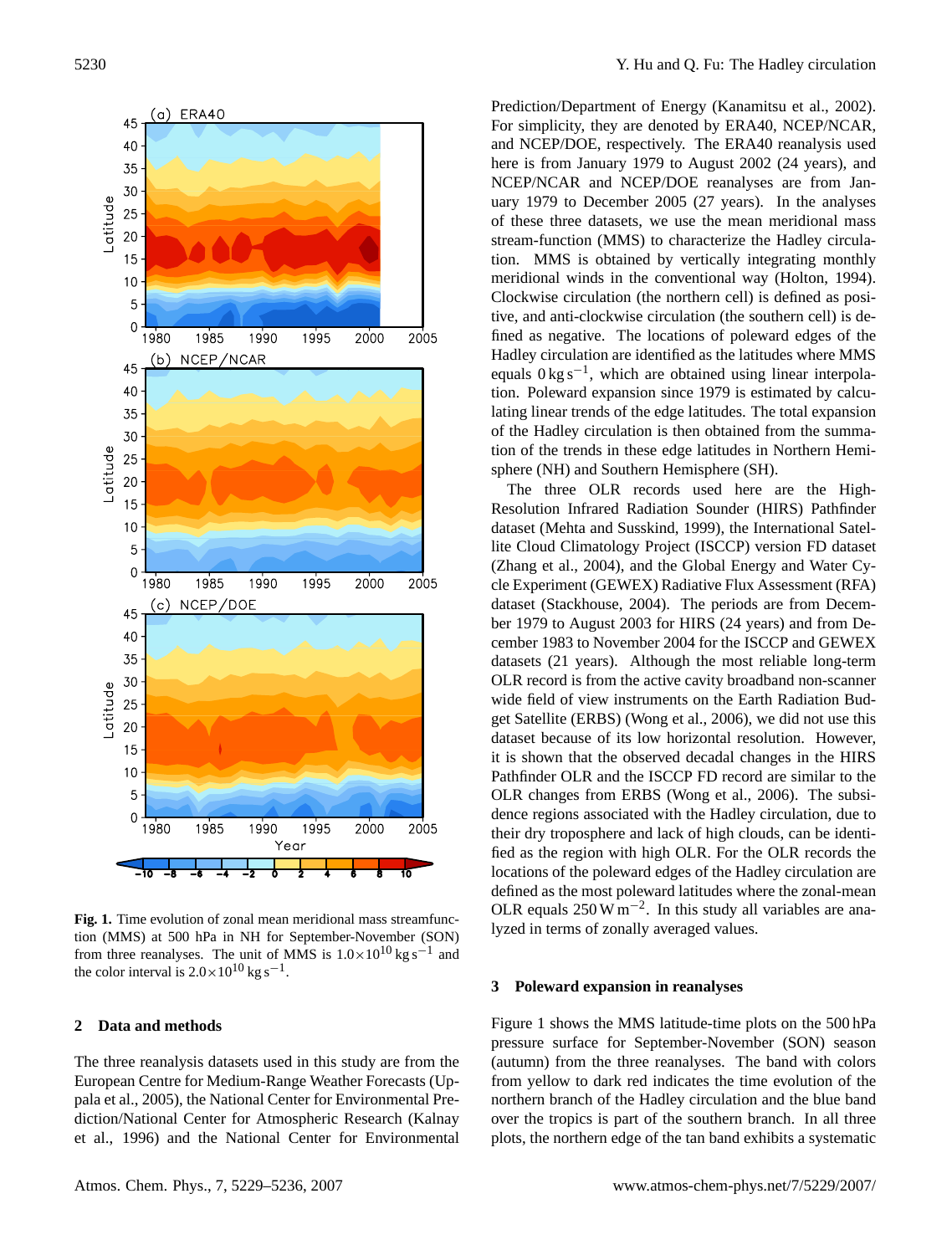

**Fig. 2.** Same as Fig. 1, except for the SH autumn (March–May).

poleward trend from 1979 onward. For ERA40, the linear trend in the location of the northern edge is about 2.1<sup>°</sup> latitude from 1979 to 2002, with a statistical significance above the 95% confidence level (student t-test value is 2.32). For NCEP/NCAR and NCEP/DOE, the poleward extensions are 1.9◦ and 2.5◦ of latitude from 1979 to 2005, respectively, with a statistical significance above the 98% confidence level (student t-test values are about 2.52). From Fig. 1, we can find that the poleward extension of the northern Hadley cir-





**Fig. 3.** Poleward shifts of poleward edges of the Hadley circulation from three reanalyses, averaged from 400 to 600 hPa. **(a)** The northern branch, **(b)** the southern branch, and **(c)** total poleward expansion. Positive trends indicate poleward shifts of the Hadley circulation and negative values indicate equator-ward shifts. The ERA40 is for 1979–2002 while the NCEP/NCAR and NCEP/DOE are for 1979–2005. For each branch, statistical significance of the trends in the hemisphere summer and autumn is above the 95% confidence level, whereas the relatively weak trends in the hemisphere winter and spring have significant levels below the 90% confidence level.

culation branch appears to be a systematic robust feature of the analyses, but not to be caused due to the Southern Oscillation/El Nino events. In addition, the significant poleward expansion is not limited over the period since 1979. It is also found in ERA40 and NCEP/NCAR reanalyses since the 1950s. Because reanalyses before 1979 are less reliable due to not including satellite observations, trend analyses before 1979 are not shown. Moreover, to compare with the results derived from OLR datasets, we focus on the period for 1979– 2005.

A poleward extension is also found for the southern Hadley-circulation branch. Figure 2 shows the latitude-time plot of the Southern Hemisphere (SH) MMS at 500 hPa for March-May (MAM) season (autumn) from the same three reanalyses. The band with colors from shallow to dark blue indicates the time evolution of the southern branch of the Hadley circulation. Similar to that of the northern branch, the poleward edges of the southern branch in all the three datasets demonstrate systematic southward expansions. The largest southward expansion is found in NCEP/DOE, with magnitude close to 3.0 degree latitudes over the 27 years. All the trends are statistically significant.

Trends in edge latitudes, averaged from 400 to 600 hPa, for four seasons and for both branches are summarized in Fig. 3. For the northern branch (Fig. 3a), the poleward extension in all three reanalyses mainly occurs in the boreal summer and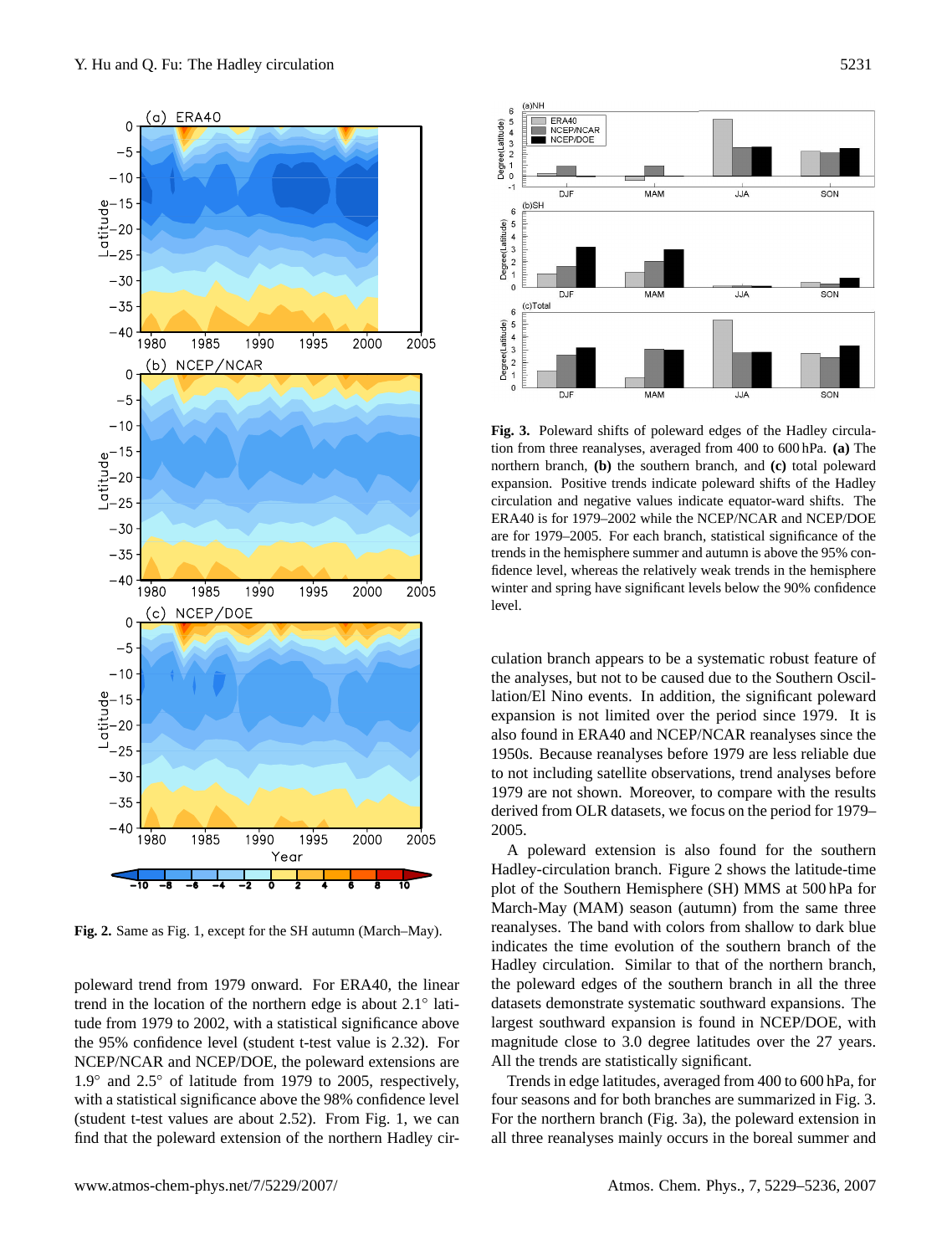

**Fig. 4.** Time evolution of zonal-mean seasonal HIRS OLR in the Northern Hemisphere. The OLR unit is W m−<sup>2</sup> , and color interval is 10 W m−<sup>2</sup> . The 250 W m−<sup>2</sup> OLR contour is the line between pale blue and yellow colors. **(a)** DJF, **(b)** MAM, **(c)** JJA, and **(d)** SON.

autumn. In contrast, trends in the boreal winter and spring are either very small or slightly negative (equatorward shrinking of the northern branch). The extension in the summer and autumn seasons is about  $2.5^\circ$  in these reanalyses except in the ERA40 where it goes up to 5◦ in JJA. Similarly, the poleward extension of the southern branch mainly occurs in the austral summer and autumn (Fig. 3b). The poleward shifts of the poleward edges in these seasons since 1979 are about 1.0°, 2.0°, and 3.0°, respectively, in the ERA40, NCEP/NCAR, and NCEP/DOE reanalyses, which are generally smaller than those for the northern branch. Note that in both hemispheres student t-test values for the summer and autumn trends in Figs. 3a and b are all larger than 2.0 (above the 95% confidence level), whereas the relatively weak trends in winter and spring in both hemispheres are statistically insignificant.

Figure 3c shows the total expansion of the Hadley circulation in three reanalyses for four seasons. The total expansion is the summation of trends in Figs. 3a and b. The seasonal expansions from NCEP/NCAR and NCEP/DOE in last 27 years are about 2.7° and 3.1°, respectively, with little seasonal dependence. However, the expansion in ERA40 ranges from about 1° in March-May (MAM) to about 5° in June– August (JJA). Such a large seasonal variation in the total expansion, which is inconsistent with the other two reanalyses and the OLR results (as will be discussed below), could be largely due to the problems in ERA40 (Trenberth and Smith, 2006). But the annual-mean expansion of the Hadley circulation from ERA40 is 2.6◦ (that can be roughly converted to 2.9◦ by linearly extrapolating to last 27 years), which agrees well with those from NCEP/NCAR and NCEP/DOE. The agreement among three reanalysis results is very encouraging, particularly in view of the significant differences in the climatological states of the Hadley circulation in these reanalyses (Mitas and Clement, 2005): the intensity of the Hadley circulation from ERA40 is much stronger than that in NCEP/NCAR and NCEP/DOE, while the maximum MMS in NCEP/DOE (at about 800 hPa) is centered much lower than those in ERA40 and NCEP/NCAR (at about 450 hPa). It is obvious that in all three reanalyses the Hadley circulation has become wider in almost all seasons during the past 24–27 years.

#### **4 Poleward expansion in OLR**

The subsidence regions of the Hadley circulation, because of the dryness of the troposphere and lack of high clouds, can be identified as the region with high OLR. For the OLR records the locations of the poleward edges of the Hadley circulation are roughly defined as the most poleward latitude at which the zonal mean OLR is equal to  $250 \,\mathrm{W m^{-2}}$ . Figure 4 shows the zonally averaged temporal evolution of the OLR from the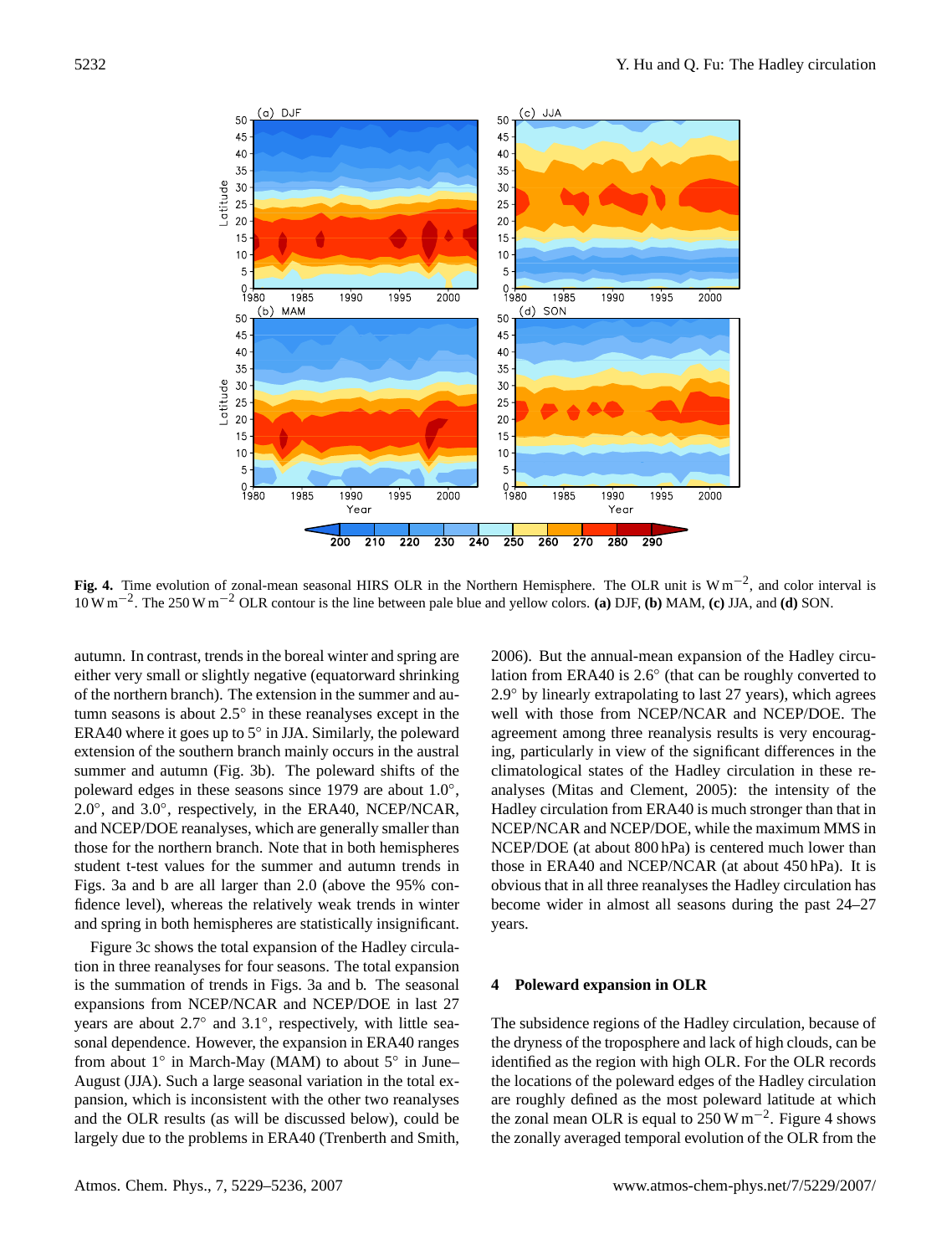

**Fig. 5.** Same as Fig. 4, except for the Southern Hemisphere.

HIRS Pathfinder for four seasons in NH. The poleward extension of the northern Hadley-circulation branch based on the 250 W m<sup>-2</sup> OLR is about 2.14°, 2.75°, 2.56° and 2.67° in latitude for the four seasons, respectively, as shown in Fig. 6a. One can alternatively use other OLR contours to measure the poleward expansion. But results do not change very much. For example, the poleward expansion of contour 240 W m<sup>-2</sup> is about 2.05°, 3.11°, 3.07° and 3.04° in latitude for the four seasons. The consistent poleward expansion of different OLR contours can be clearly seen in Fig. 4.

Significant poleward extension in the Southern Hemisphere can also be found in HIRS OLR datasets. Time evolution of zonal-mean HIRS OLR in the Southern Hemisphere is illustrated in Fig. 5. Similar to the Northern Hemisphere, the  $250 \,\mathrm{W m^{-2}}$  OLR contour shows poleward (southward) expansion in all the four seasons, with a magnitude of about  $2.0^\circ$  latitudes. In contrast to the reanalysis results, these trends in OLR-contour latitudes in both hemispheres exhibit similar magnitudes for all seasons. At the current stage, it is not clear to us why there is a difference in the seasonal dependence between the reanalyses and OLR datasets. Our research is currently under way to investigate such a difference.

The OLR temporal evolutions in ISCCP FD and GEWEX RFA are similar to those in Figs. 4 and 5 (not shown). Figures 6a and b summarize the trends in latitudes of the 250 W  $\text{m}^{-2}$ OLR contour from the three OLR datasets for both hemi-

spheres. Trends from the HIRS OLR are largest, while trends from GEWEX OLR are smallest (generally less than 1.0° latitude). Again, the trends have no significant seasonality.

Figure 6c shows that the total expansion of the Hadley circulation, indicated by the HIRS Pathfinder OLR, is about 4.5◦ latitude for 1980–2003. The total expansions in ISSCP and GEWEX OLR datasets are about 3.5◦ and 2.0◦ for 1984– 2004, which can be roughly linearly extrapolated to 4.0° and 2.3◦ for 1980–2003, respectively. The trends from ISSCP and GEWEX also exhibit little seasonal variations in magnitudes. For ISCCP, the range of the total expansion is from about 2.0◦ in December–February (DJF) to about 4.0◦ in MAM, which is still much less than the seasonal dependence in ERA40. Regardless of the details, our analyses based on different observational datasets (three reanalyses and three OLR datasets) in terms of different physical quantities (MMS versus OLR) all indicate an expansion of the Hadley circulation during the last 24–27 years, ranging from about 2.0 to 4.5 degrees of latitude.

The poleward expansion of the Hadley circulation can be also measured by the poleward shift of the jet streams because the subtropical jet streams mark the poleward limit of the tropical Hadley circulation. We derived the poleward shifts of subtropical jet streams for different seasons using the MSU-inferred tropospheric temperature trends for 1979– 2005 (Mears et al., 2003; Fu et al., 2004; Johanson and Fu, 2006) using the geostrophic relation. It is found that the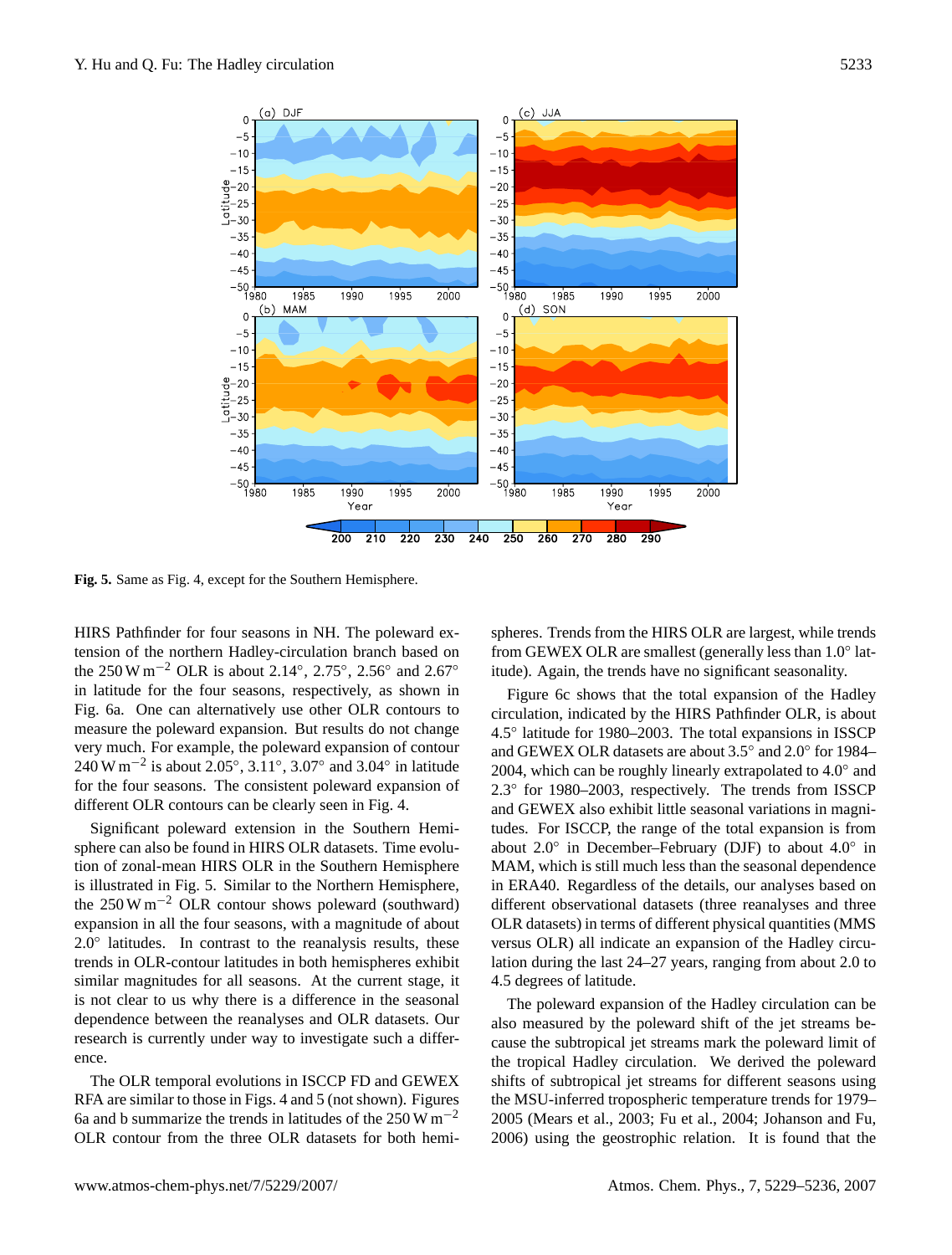

**Fig. 6.** Poleward expansion of the 250 W m−<sup>2</sup> contour from three OLR datasets. **(a)** NH, **(b)** SH, and **(c)** total poleward expansion. Results from three OLR datasets are for 1980–2003 in HIRS and for 1984–2004 in the ISCCP and GEWEX datasets. Student t-test values for the trends in HIRS and ISSCP OLR are larger than 2.9 and 1.8, respectively. For GEWEX OLR, t-test values for the NH trends are larger than 2.5, except the trend in JJA which has a t-test value less than 1.0. The SH trends in DJF and JJA have t-test values larger than 1.75, while t-test values for the trends in MAM and SON are less than 1.0.

northern subtropical jet stream exhibited a northward shift in most seasons with the largest shift occurring during the boreal summer. The southern subtropical jet stream has exhibited the largest shift in the austral summer. That the largest poleward shifts of subtropical jet streams occur in summer in both hemispheres is consistent with the reanalysis results. The total expansions of the Hadley circulation based on MSU observations are 2.4◦ and 2.2◦ in DJF and JJA, respectively, which are within the ranges of those derived from the reanalyses and OLR datasets.

## **5 Discussion and conclusions**

Using three reanalysis, three OLR and one MSU datasets, we have shown evidence that the Hadley circulation has poleward expansion since 1979. The magnitudes of total expansion range from 2 to 4.5 degree latitudes. The magnitudes estimated here are consistent with those derived from other observational quantities including total ozone (Hudson et al.,  $2006$ ) and tropopause heights (Seidel and Randel,  $2007<sup>1</sup>$  $2007<sup>1</sup>$  $2007<sup>1</sup>$ ). In a Lagrangian analysis Fueglistaler and Haynes (2005) found a broadening of the latitudinal density distribution of the Lagrangian cold point, which might be an indication of a broadening of the tropical upwelling. The analyses of multidatasets enhance our confidence on our conclusion about the observed expansion of the Hadley cell since 1979.

One important question remains related to above results: what causes the expansion of the Hadley circulation? At the current stage of our knowledge, there are no clear answers to this question. Here, we present some qualitative discussion following the theoretical arguments by Held and Hou (1980) and Held (2000) on the factors which possibly influence the width of the Hadley circulation. Under assumptions of angular momentum conservation and thermal wind balance, the width of the Hadley circulation is determined by the tropical tropopause height, pole-equator temperature difference and the global mean radiative equilibrium temperature. For the case of greenhouse-induced global warming, the global mean temperature becomes larger, which would lead to a narrower Hadley circulation according to the theoretical argument by Held and Hou (1980). However, increasing greenhouse gases will also cause tropical sea surface temperature warming, which would lead to a higher tropical tropopause height and thus a broader Hadley circulation. Santer et al. (2003) have found from reanalyses that the tropical tropopause height increased by several hundred meters between 1979 and 1999. Their GCM simulations showed that human-induced stratospheric ozone depletion and increasing greenhouse gases account for 80% of the simulated rise in tropopause height. Global warming is also accompanied with changes in meridional temperature gradients. From Fu et al. (2006), the poleequator temperature difference in the NH troposphere generally decreases. Based on Held and Hou's argument, the weakening in the pole-equator temperature difference would lead to a narrower Hadley circulation. However, the argument in Held and Hou (1980) was based on the eddy-free assumption. In the presence of extratropical eddies, angular momentum conservation will break down at the edges of the Hadley circulation, as pointed out by Held (2000). Thus, the activity of extratropical waves has important influences on the width of the Hadley circulation. Consider that changes in meridional temperature gradients must cause changes in baroclinic wave activity. A smaller temperature difference would cause weaker baroclinic wave activity, which allows angular momentum conservation extending further poleward (Held, 2000). Thus, the Hadley circulation becomes broader. For SH, the results by Fu et al. (2006) show a stronger warming in the north of 30◦ S and weaker warming at higher latitudes. Though temperature gradients in the southern extratropics become larger, temperature gradients in the southern subtropics are reduced. It indicates a weakening of baroclinic instability in the southern subtropics, also suggesting a broader Hadley circulation in SH. Note that the above is some qualitative discussion. The relationships between the broadening of the Hadley circulation and these factors need to be quantified.

To examine whether increasing greenhouse gases can cause a broadening of the Hadley circulation, Lu et al. (2007) analyzed results from GCM simulations with 21st century greenhouse gas scenarios in the Fourth Assessment Report (AR4) of the Intergovernmental Panel on Climate Change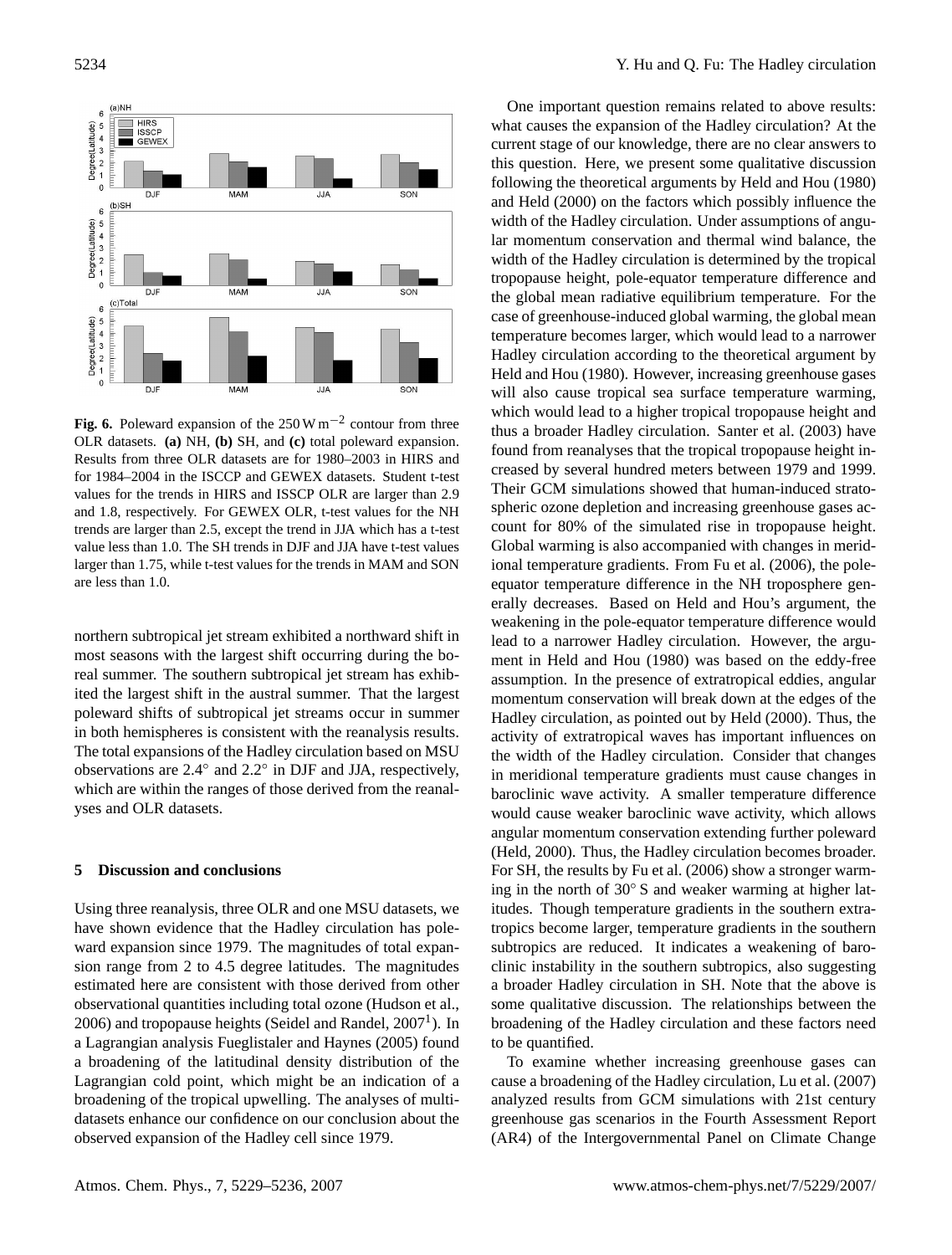(IPCC). They found a robust widening of the Hadley circulation. But the simulated expansion (∼0.6◦ latitude per degree global warming, e.g., from the AR4 A2 scenario simulations) is about an order of magnitude smaller than those based on observations (∼6 ◦ latitude/K by considering an about 3◦ latitude expansion corresponding to the 0.5 K global warming for 1979–2005). Lu et al. 2007) showed that the widening of the Hadley circulation in the AR4 simulations has little correlations with variations in the tropical tropopause height, but has statistically significant positive correlation with a weakening of baroclinic instability in the extratropics. Therefore, they argued that the poleward expansion of the Hadley circulation in the AR4 simulations is caused by the weakening of baroclinic wave activity in the extratropics due to increasing greenhouse gases.

The observed expansion since 1979 might be due to increasing greenhouse gases as well as the ozone depletion (Polvani and Kushner (2002) showed that stratospheric polar cooling leads to a poleward shift of subtropical tropospheric jet streams). If so, the observed large expansion would provide a unique test-bed for examining our understanding of such expansion and GCMs' ability to simulate it. Such a test could be fundamentally important because of the critical role of the Hadley circulation in transporting energy poleward. The reconciliation between model simulations and observations on the Hadley circulation expansion may help improve our understanding of the small equator-to-pole surface temperature gradients during the Eocene (Crowley and Zachos, 2000), if the increased atmospheric heat transport is the dominant process for maintaining such weak temperature gradients.

The poleward expansion of the Hadley circulation may also be affected by regional factors (Menon et al., 2002, Ramanathan et al., 2005). For example, Fu et al. (2006) showed that the enhanced midlatitude summer tropospheric warming was much larger over northern China than the warming at other longitudes (see their Fig. S4). Results of GCM simulations suggest that the increase in black-carbon concentration in southern China might cause changes in the local meridional circulations, with enhanced rising motions in the south and subsidence in the north of China (Menon et al., 2002). It was suggested that such changes in the local circulation due to anthropogenic aerosols caused floods in the south and droughts in the north of China. These changes in regional atmospheric circulations may also contribute to the poleward extension of the zonally averaged Hadley circulation.

The belt of subtropical subsidence motions extends toward higher latitudes as the Hadley circulation expands poleward regardless of the cause. Because subsidence causes adiabatic heating and suppresses convection, this poleward extension would lead to midlatitude tropospheric warming and a poleward extension of subtropical dry zones. This would contribute to an increased frequency of droughts in both hemispheres (Hoerling et al., 2001, Lau et al., 2005). Using precipitation data from the Global Historical Climatology Network, Zhang et al. (2007) recently found a decrease in subtropical precipitation in NH between 1925 and 1999. It is possible that such a decrease in subtropical precipitation is related to the poleward expansion of the subtropical dry zone. Zhang et al. (2007) also pointed out that the simulated decrease in subtropical precipitation by GCMs is much weaker than observations. The disagreement between simulated and observed precipitation (Zhang et al., 2007) and the discrepancy of the expansion rate of the Hadley circulation between simulations (Lu et al., 2006) and reanalyses suggest that current GCMs may not have the capability to well simulate changes in the Hadley circulation.

The poleward expansion of the Hadley circulation may also have important impacts on stratospheric climate. This is because the tropics is the key region for tropospherestratosphere exchange (e.g., Rosenlof, 2002; Fueglistaler and Haynes 2005). Moreover, Hudson et al. (2006) showed that about 35% of the observed total ozone trend in the Northern Hemisphere since 1979 is due to northward movements of subtropical and polar fronts in the upper troposphere. The change in the key stratospheric composition would lead to stratospheric climate changes.

*Acknowledgements.* We thank J. M. Wallace, K. E. Trenberth, I. Held, G. Lau, and J. Edwards for valuable comments and suggestions on the manuscript. We thank P. Stackhouse for his information on the GEWEX RFA dataset. Part of research was done during Q. Fu's sabbatical visit at the Geophysical Fluid Dynamics Laboratory (GFDL)/NOAA, Princeton University. Y. Hu is supported by the NSF of China under grants 40575031 and 40533016, the Ministry of Education of China under grants 106002, and the National Basic Research Program of China (973 Program, 2007CB411801). Q. Fu is supported by the NASA grants NNG04GM23G and NNG05GA19G and NOAA grant NA17RJ1232.

Edited by: P. Haynes

#### **References**

- Chen, J. Y., Carlson, B. E., and Del Genio, A. D.: Evidence for strengthening of the tropical general circulation in the 1990s, Science, 295, 838–841, 2002.
- Crowley, T. J. and Zachos, J. C.: Warm Climate in Earth History, edited by: Huber, B. T., Macleod, K. G., and Wing, S. L, Cambridge Univ. Press, Cambridge, 2000.
- Diaz, H. F. and Bradley, B.: The Hadley Circulation: Present, Past and Future. Kluwer Academic Publishers, The Netherlands, 2004.
- Fu, Q., Johanson, C. M., Wallace, J. M., and Reichler, T.: Enhanced mid-latitude tropospheric warming in satellite measurements, Science, 312, 1179, 2006.
- Fu, Q., Johanson, C. M., Warren, S. G., and Seidel, D. J.: Contribution of stratospheric cooling to satellite-inferred tropospheric temperature trends, Nature, 429, 55–58, 2004.